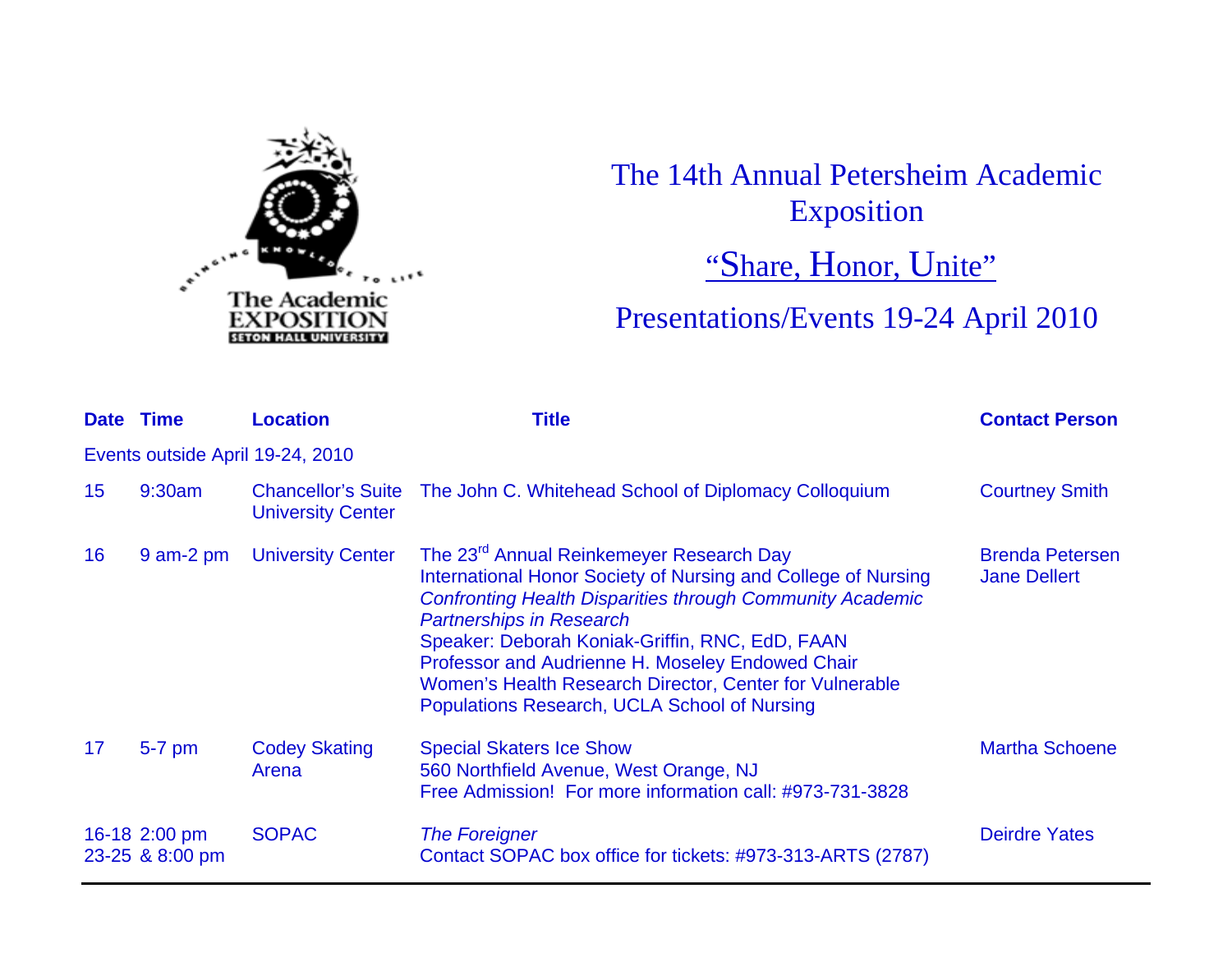| 19 | $12:00$ pm  | <b>Chancellor's Suite</b><br><b>University Center</b> | Petersheim Academic Exposition 2010-Opening<br>Lunch will be served                                                                                                                                  | Sulie L. Chang                     |
|----|-------------|-------------------------------------------------------|------------------------------------------------------------------------------------------------------------------------------------------------------------------------------------------------------|------------------------------------|
| 19 | 12:30 pm    | <b>Chancellor's Suite</b><br><b>University Center</b> | <b>Petersheim Academic Exposition Keynote Lecture</b><br><b>Mentoring</b><br>Speaker: Dr. Larry A. Robinson<br><b>Vice Provost for Academic Affairs</b>                                              | Sulie L. Chang                     |
| 19 | $2:45$ pm   | <b>Galleon Room</b><br><b>University Center</b>       | <b>Food Facts, Fitness and Fun</b><br><b>Healthy Edibles Provided</b>                                                                                                                                | Paula Zaccone                      |
| 19 | $3:00$ pm   | <b>Atrium</b><br><b>McNulty Hall</b>                  | <b>School of Health and Medical Sciences Poster Session</b>                                                                                                                                          | <b>Diana Glendinning</b>           |
| 19 | $3-6:00$ pm | Amphitheatre<br><b>McNulty Hall</b>                   | <b>Teaching and Learning NeuroImmune Pharmacology</b><br>Panelists: Dr. Shilpa Buch, Dr. Sulie L. Chang (Moderator)<br>Dr. Guy Cabral, Dr. Valeria Wojna<br>The Molecular Bioscience Reading Classes | Sulie L. Chang                     |
| 19 | $4:30$ pm   | <b>Room 213</b><br><b>Jubilee Hall</b>                | <b>School Counselors: Partners in Educational and Career Planning</b>                                                                                                                                | <b>Margaret Brady</b><br>-Amoon    |
| 19 | 5:00 pm     | <b>Room 524</b><br><b>Jubilee Hall</b>                | <b>Information Super-Greenway</b>                                                                                                                                                                    | <b>Vivienne Carr</b>               |
| 19 | 5:00 pm     | <b>Atrium</b><br><b>Jubilee Hall</b>                  | <b>Exploring Careers in Consumer Products and Retail</b><br><b>The Career Center</b>                                                                                                                 | <b>Meredith Mayes</b>              |
| 20 | $11:30$ am  | <b>Galleon Room</b><br><b>University Center</b>       | <b>Food Facts, Fitness and Fun</b><br><b>Healthy Edibles Provided</b>                                                                                                                                | <b>Paula Zaccone</b>               |
| 20 | $1:00$ pm   | <b>Room 219</b><br><b>Jubilee Hall</b>                | Sociology and Anthropology Presentation                                                                                                                                                              | <b>Cherubim Quizon</b>             |
| 20 | $2-4$ pm    | <b>Atrium</b><br><b>McNulty Hall</b>                  | <b>Interdisciplinary and Study Abroad Poster Presentations</b>                                                                                                                                       | <b>Mitra</b><br>Shojania-Feizabadi |
|    |             |                                                       |                                                                                                                                                                                                      |                                    |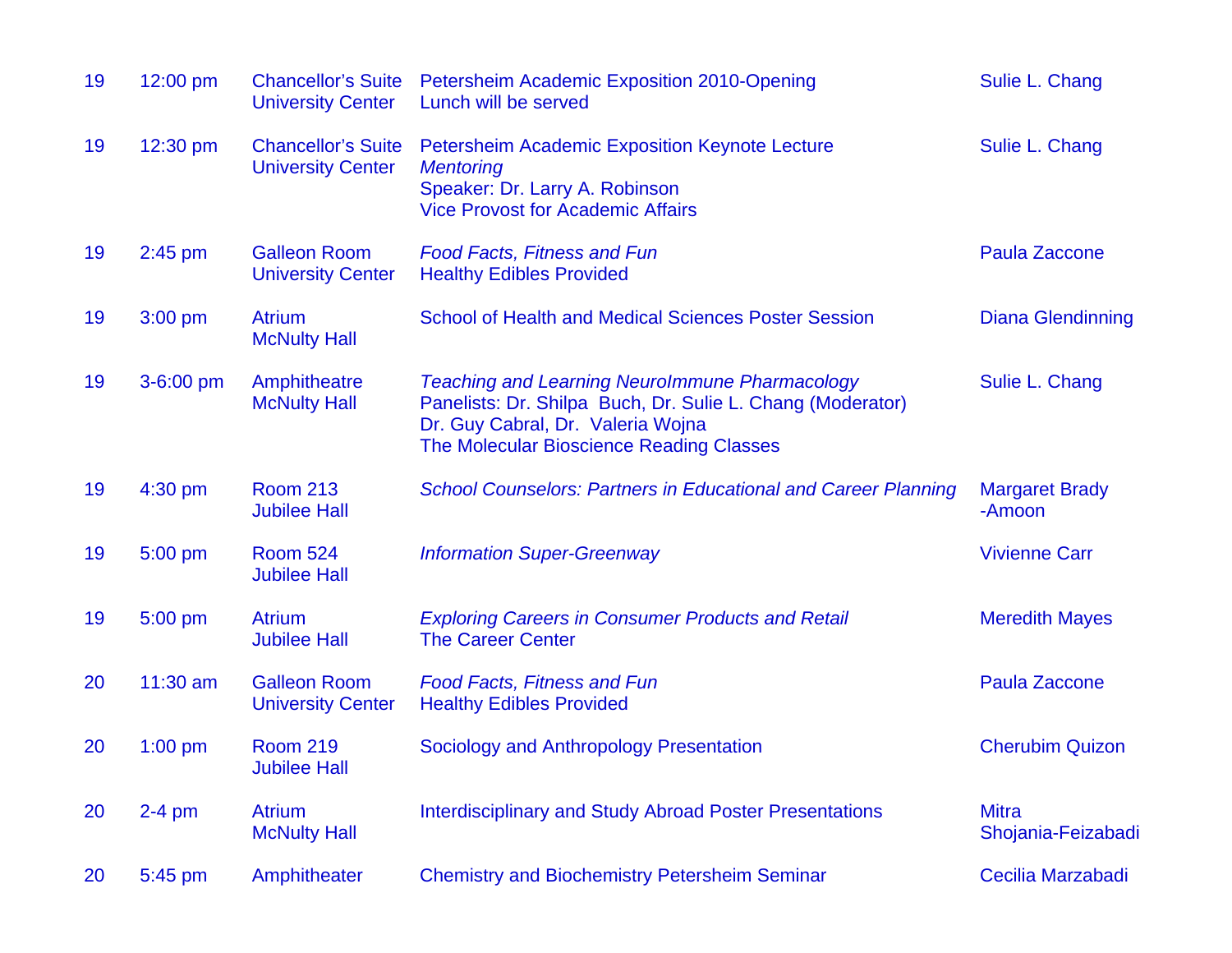|    |                      | <b>McNulty</b>                            | <b>Synthesis of Novel Glycosylidene-Based Quinolines</b><br>Speaker: Peter H. Dobbelaar, Doctoral Candidate                                                                                                                                                                                                                               |                                                  |
|----|----------------------|-------------------------------------------|-------------------------------------------------------------------------------------------------------------------------------------------------------------------------------------------------------------------------------------------------------------------------------------------------------------------------------------------|--------------------------------------------------|
| 20 | 6:30-8:30 pm Room 81 | <b>Duffy Hall</b>                         | Department of Professional Psychology & Family Therapy<br><b>Protecting Sexual Minority Youth in Our Schools</b><br>Speakers: Dr. Silvia C. Pastor & Dr. Joseph A. Portion, Jr.                                                                                                                                                           | <b>Thomas Massarelli</b><br><b>Marc Lombardy</b> |
| 20 | $7:00$ pm            | <b>Atrium</b><br><b>McNulty</b>           | <b>Chemistry and Biochemistry Research Symposium</b><br><b>Poster Display</b>                                                                                                                                                                                                                                                             | Cecilia Marzabadi                                |
| 20 | $7:00$ pm            | <b>Jubilee Hall</b><br><b>Auditorium</b>  | <b>The Notes of Distinction Concert</b><br>A donation required for attendance<br>Contact the Office of the Rector: #973-761-9420                                                                                                                                                                                                          | Linda Valvano                                    |
| 21 | $1-2$ pm             | <b>Beck Rooms</b><br><b>Walsh Library</b> | <b>Journey of Transformation Group Projects</b>                                                                                                                                                                                                                                                                                           | <b>Marian Glenn</b><br><b>Howard McGinn</b>      |
| 21 | $1-3$ pm             | <b>Room 464</b><br><b>Jubilee Hall</b>    | <b>Technology Activities for Teaching and Training</b>                                                                                                                                                                                                                                                                                    | <b>Vivienne Carr</b>                             |
| 21 | 4:00 pm              | Auditorium<br><b>Jubilee Hall</b>         | <b>Charter Day Convocation</b>                                                                                                                                                                                                                                                                                                            | <b>Kirk Rawn</b>                                 |
| 21 | $4-5$ pm             | <b>Atrium</b><br><b>McNulty Hall</b>      | <b>Biological Sciences Symposium Poster Session</b>                                                                                                                                                                                                                                                                                       | <b>Jane Ko</b>                                   |
| 21 | 4:30 pm              | <b>Beck Rooms</b><br><b>Walsh Library</b> | <b>Learning Disability Awareness for Future Teachers</b>                                                                                                                                                                                                                                                                                  | <b>Tara Packard</b>                              |
| 21 | 5:00 pm              | Amphitheater<br><b>McNulty Hall</b>       | The Molecular Bioscience Meeting Keynote Lecture<br>Vasopeptidase Inhibitors: A novel mechanism for treating<br>cardiovascular disease? Speaker: Dr. Linda Staikos-Byrne<br><b>Clinical Trial Head, Novartis Pharmaceuticals Corporation</b><br>The first Ph.D. recipient in the Molecular Bioscience Program<br>at Seton Hall University | Sulie L. Chang                                   |
| 21 | 5:45 pm              | Amphitheater<br><b>McNulty Hall</b>       | <b>Biological Sciences Keynote Lecture and Presidential Advisory</b><br><b>Committee Distinguished Lecture</b><br>Apoptosis, Adult Stem Cells and Cancer                                                                                                                                                                                  | Jane Ko                                          |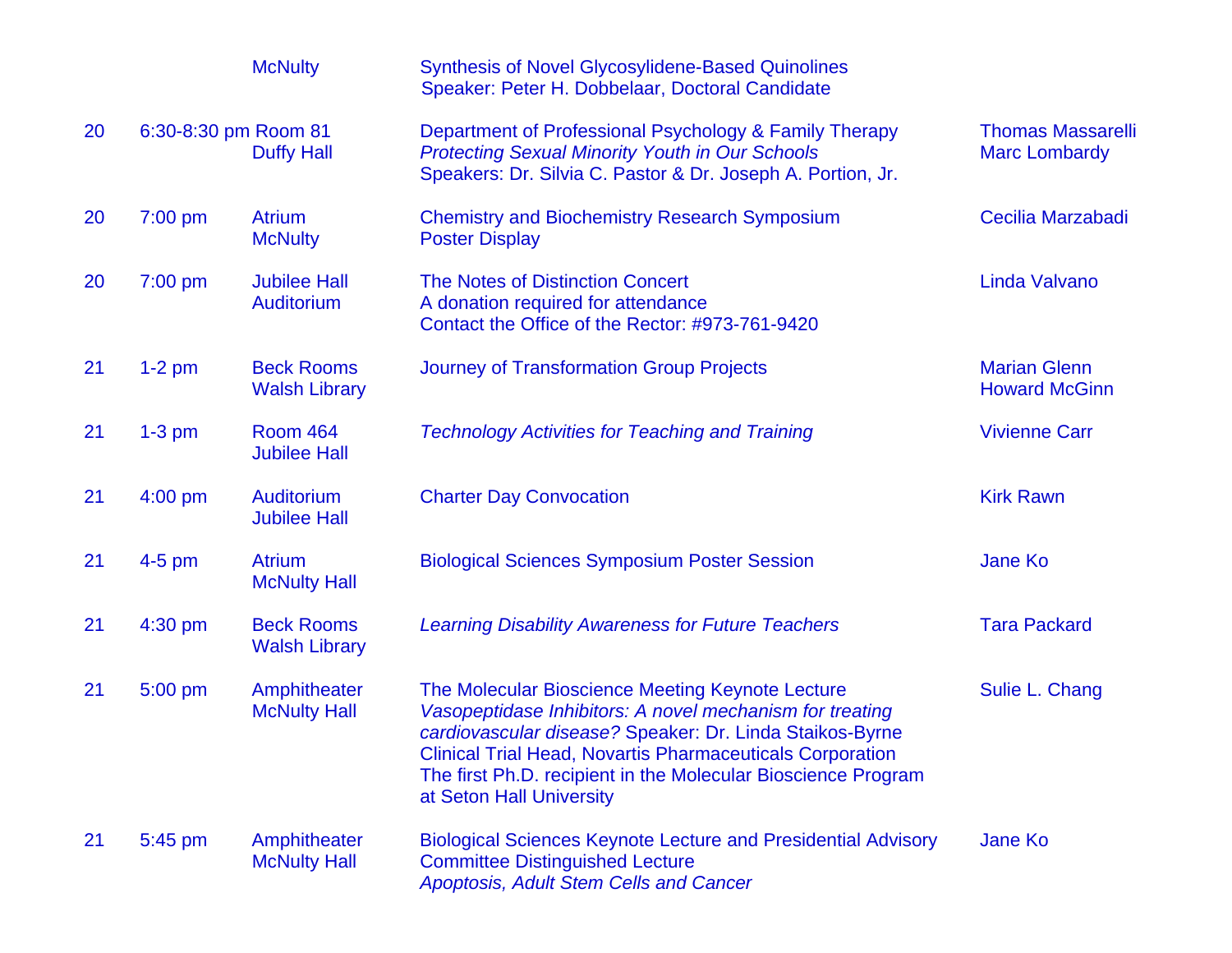## Speaker: Dr. Herman Steller, Howard Hughes Medical Institute Investigator Strange Professor, Rockefeller University

| 21 | 6:30 pm        | <b>Univ. Green</b><br><b>Rain Site: Beck</b><br><b>Rooms</b> | A Year for the Earth                                                                                                                                                                                                                                                                                                                                                                                                                                                                                                                                                                    | <b>Marian Glenn</b>                          |
|----|----------------|--------------------------------------------------------------|-----------------------------------------------------------------------------------------------------------------------------------------------------------------------------------------------------------------------------------------------------------------------------------------------------------------------------------------------------------------------------------------------------------------------------------------------------------------------------------------------------------------------------------------------------------------------------------------|----------------------------------------------|
| 22 | <b>Various</b> | <b>Room 307</b>                                              | <b>Honors Colloquia Presentations</b>                                                                                                                                                                                                                                                                                                                                                                                                                                                                                                                                                   | <b>Peter Ahr</b>                             |
| 22 | $11:30$ am     | <b>Chancellor's Suite</b><br><b>University Center</b>        | <b>Experiential Education Student Awards Luncheon</b><br>The Career Center (by invitation only)                                                                                                                                                                                                                                                                                                                                                                                                                                                                                         | <b>Reesa Greenwald</b>                       |
| 22 | $9-5$ pm       | <b>Beck Rooms</b><br><b>Walsh Library</b>                    | <b>Copyright Symposium</b>                                                                                                                                                                                                                                                                                                                                                                                                                                                                                                                                                              | Lysa Martinelli                              |
| 22 | $2:00$ pm      | <b>Room 132</b><br><b>Jubilee Hall</b>                       | <b>Fostering Unity of Effort in Full Spectrum Operations</b>                                                                                                                                                                                                                                                                                                                                                                                                                                                                                                                            | <b>Jonathan Martin</b>                       |
| 22 | 3-5:30 pm      | Amphitheatre<br><b>McNulty Hall</b>                          | <b>Clare Boothe Luce Symposium</b><br>Cloning and characterization of Kaposi's sarcoma-associated<br>herpesvirus ORF7 and ORF29b as possible site-specific<br>nucleases in KSHV replication<br>Speaker: Jennifer DeCotis, CBL Scholar<br><b>Tyrosine phosphatase assays</b><br>Speaker: Anastasia Fedick, CBL Scholar<br>The Kaposi's sarcoma-associated herpesvirus ORF11 is an<br>inhibitor of the viral transactivator, Rta<br>Speaker: Dr. Anne Pumfery, CBL Summer Faculty Scholar<br>Effects of cytokines on neurogenesis<br>Speaker: Dr. Heping Zhou, CBL Summer Faculty Scholar | Cecilia Marzabadi                            |
| 22 | 5-9 pm         | <b>Faculty Lounge</b><br><b>University Center</b>            | The Elizabeth Ann Seton Center for Women's Studies Writing Prize Ines Murzaku/                                                                                                                                                                                                                                                                                                                                                                                                                                                                                                          | <b>Angela Wiesl</b>                          |
| 22 |                | 5:45-8:30 pm Online Forum                                    | Visit Seton Hall Pirate Island to explore student presentations<br>in the Virtual World of Second Life online at: http://sl.nmc.org/join<br>Please login for download to Second Life NMC Group<br>Software to access the online forum at:<br>http://secondlife.com/support/downloads.php                                                                                                                                                                                                                                                                                                | <b>Martha Schoene</b><br><b>Marian Glenn</b> |